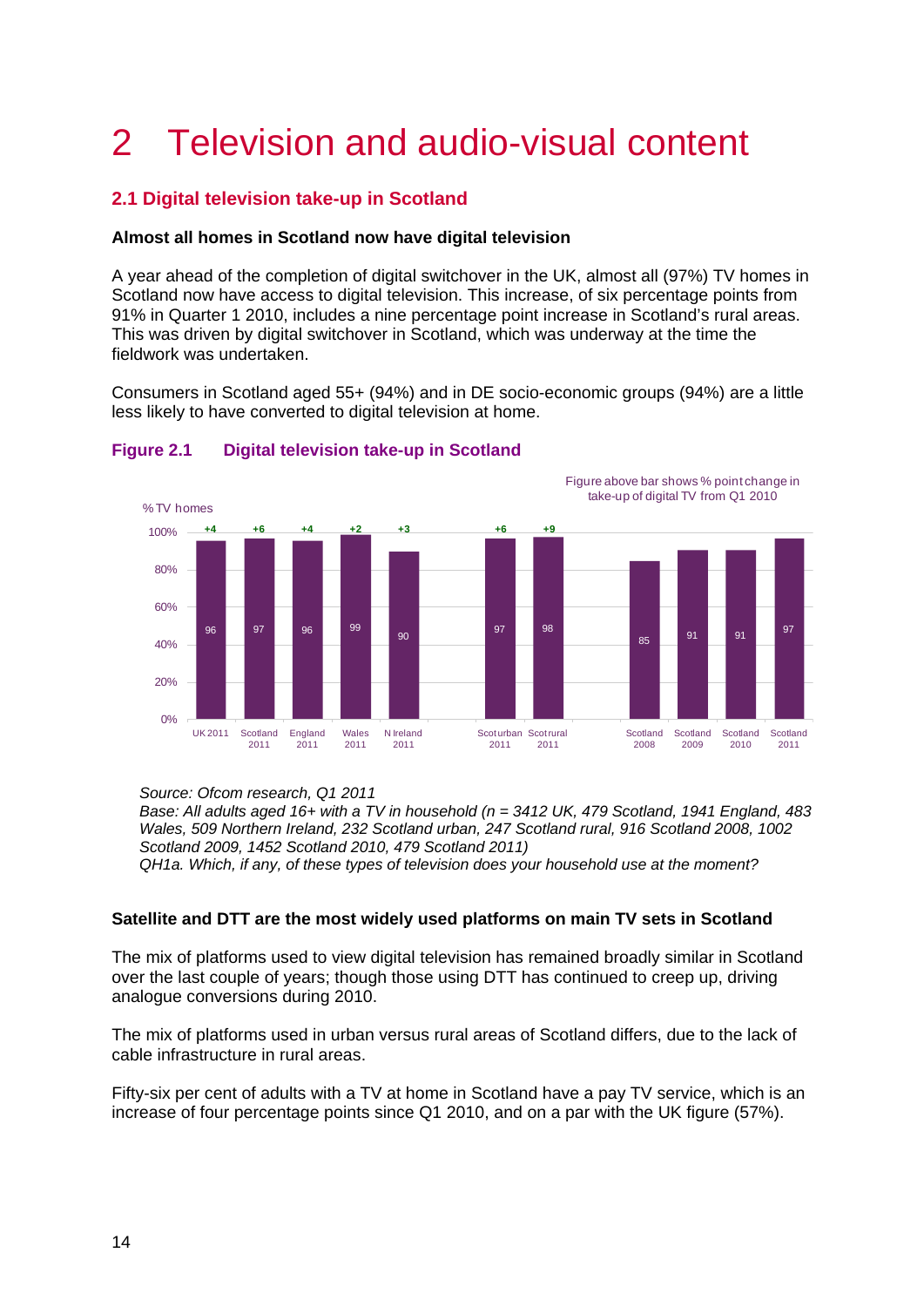

**Figure 2.2 Main set TV share in Scotland, by platform**

*Source: Ofcom research, Q1 2011 Base: All adults aged 16+ (n = 3474 UK, 487 Scotland, 1983 England, 493 Wales, 511 Northern Ireland, 239 Scotland urban, 248 Scotland rural, 925 Scotland 2008, 1014 Scotland 2009, 1468 Scotland 2010, 487 Scotland 2011) QH1a. Which, if any, of these types of television does your household use at the moment?*

# **2.2 Access to high-definition TV**

#### **Over a third of people in Scotland have access to HDTV channels at home**

Six in ten homes in Scotland have an HD-ready TV set, and over half of these also claim to have access to HDTV channels (via cable, satellite or DTT). This equates to 35% of adults in Scotland with access to HDTV channels, marginally above the UK average  $(32%)<sup>1</sup>$  $(32%)<sup>1</sup>$  $(32%)<sup>1</sup>$ . The most commonly used platform to access HDTV channels in Scotland is Sky (used by 71% of HDTV subscribers), followed by Freeview (15%) and Virgin Media (12%).



#### **Figure 2.3 Proportion of homes in Scotland with HD-ready TV sets and HDTV**

*Source: Ofcom research, Q1 2011*

*Base: All adults aged 16+ (3474 UK, 487 Scotland, 1983 England, 493 Wales, 511 Northern Ireland, 239 Scotland urban, 248 Scotland rural)* 

*QH53. Is the main TV in your household an HDTV set or HD ready? / QH54. For the main TV set, does your household have an HD TV service – from either Sky, Virgin Media, Freesat or Freeview?*

<span id="page-1-0"></span> $1$  This figure may be prone to over-claim, as some consumers may believe that having an HD-ready TV set means that HD channels are being received.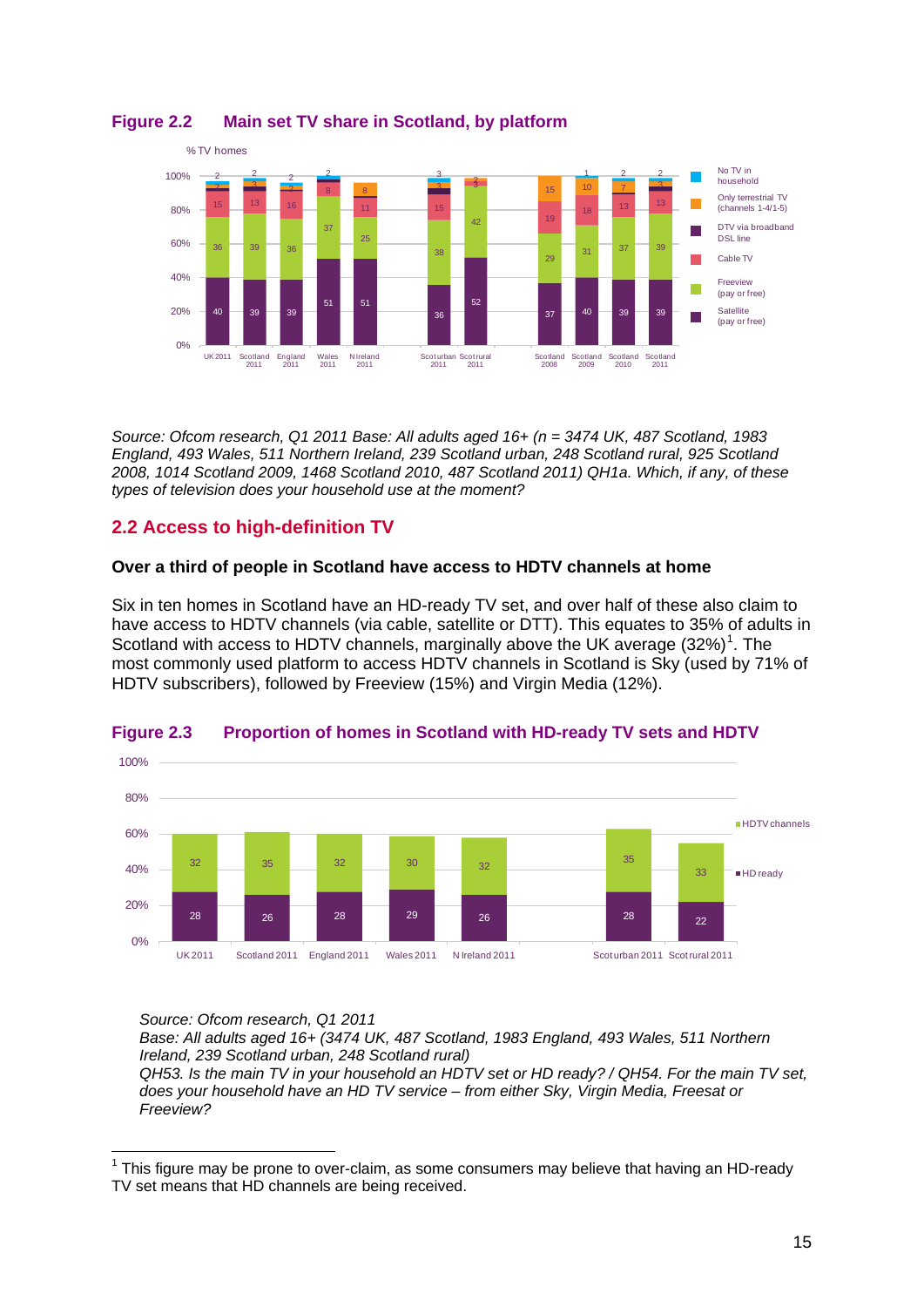#### **2.3 Broadcast television viewing**

There was a 16 percentage point (pp) reduction during 2010 in the combined share of the five main PSB channels in Scotland (reaching 55%). This reduction was marginally higher than the average reduction across the UK (15pp) and greater than those experienced in the other nations and English regions, with the exception of the South West and North West of England.



#### **Figure 2.4 Reduction in combined share of the five PSB channels, all homes: 2005 and 2010**

#### *Source: BARB*

Across Scotland, BBC One's early evening regional news bulletin attracted an 29% share of viewing – the same as the UK average. STV's counterpart bulletin attracted a lower average share (24%); but this was higher than the UK average for the local Channel 3 bulletins elsewhere (18%). In the Border area, ITV's bulletin had a 38% share – well above the UK average, and higher than the BBC share of 27% in that region.



#### **Figure 2.5 BBC One and ITV1/STV/UTV/ITV Wales early evening news bulletin shares, all homes: 2010**

*Source: BARB*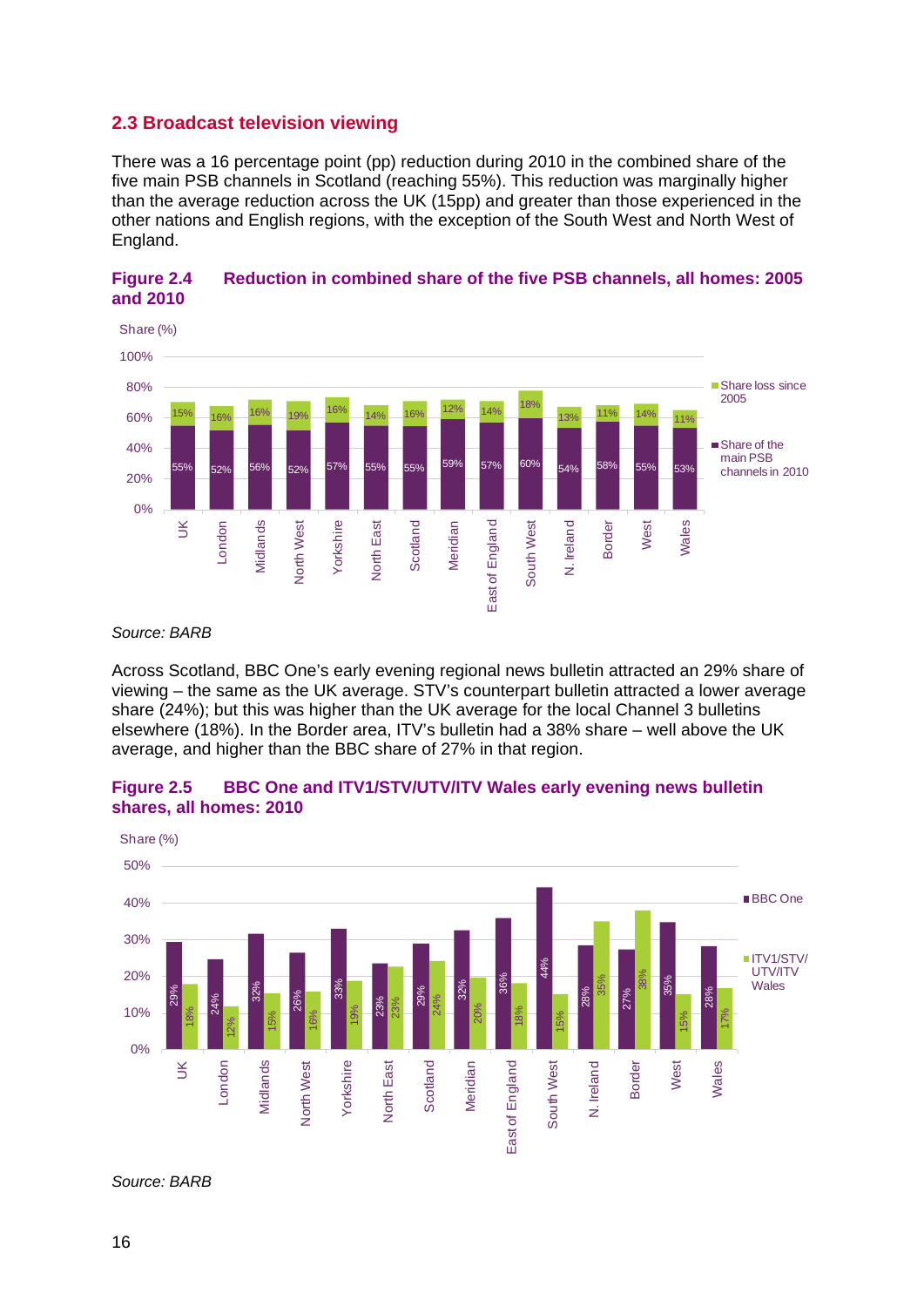In 2010, 62% of adults in Scotland claimed that TV was their main source of local news, significantly higher than the UK average of 52%. Newspapers were second most mentioned at 16%, the same as the UK average, followed by radio (8% vs. 10% UK average) and 'talking to people' (7% vs. 8% UK average).





*'Can you tell me what, if anything, is your main source of news about what is going on in your own local area?'*

*Source: Ofcom Media Tracker Survey 2010*

*Base: All adults 15+. n = 2,141 (UK), 1,726 (England) 194 (Scotland), 113 (Wales), 108 (NI) Only responses ≥ 4% labelled*

# **2.4 Spending by PSBs on TV content for viewers in Scotland**

A total of £266m was spent by the BBC and ITV/STV/UTV on producing programmes specifically for viewers in Wales, Scotland, Northern Ireland and the English regions in 2010. This was up by £2m (1%) on 2009.

Year-on-year spend in Scotland was up by 1% from 2009 to £52m, although there was a reduction in spending of 23% in five years, with investment decreasing by £15m over the period.





Spend (£m, 2010 prices)

*Source: Broadcasters. All figures expressed in 2010 prices.* 

*Note: Spend excludes Gaelic and Welsh language programming but includes some spend on Irish language programming by the BBC.*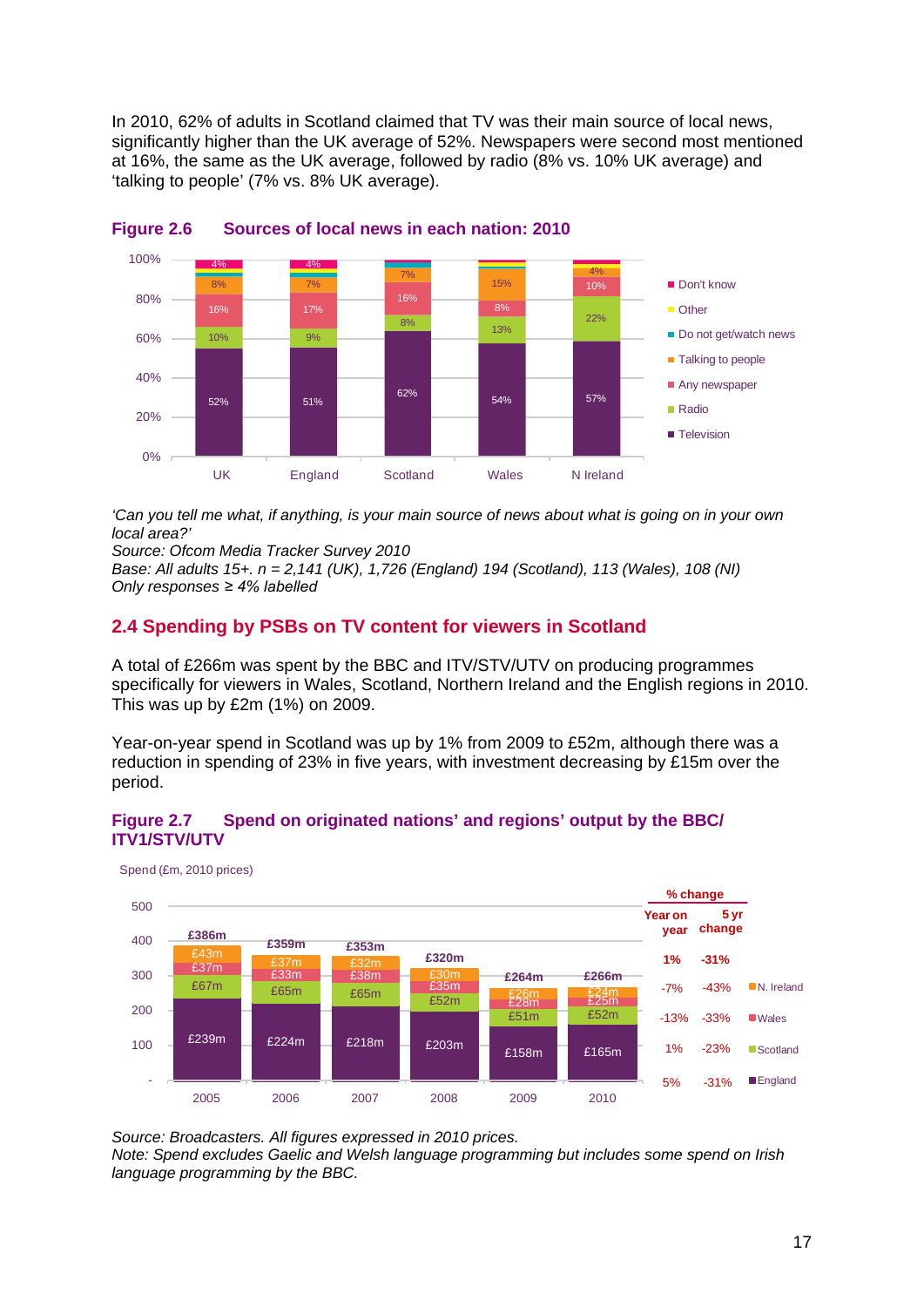#### **Change in spend by genre**

[Figure 2.8](#page-4-0) shows change in spend by the BBC and STV, by genre, over one- and five-year periods. On total spend Scotland was the least affected over the five-year period, with investment decreasing by a fifth (23%) compared to England's 31% reduction. Scotland's-23% was lower than the total UK average decrease in spend of 31%, a reduction in Wales of 33% and a fall in Northern Ireland of 43%.

|                              | <b>England</b> |                | <b>Scotland</b> |                | <b>Wales</b>   |                | N. Ireland     |                |
|------------------------------|----------------|----------------|-----------------|----------------|----------------|----------------|----------------|----------------|
|                              | $1yr$ ( $Em$ ) | $5yr$ ( $Em$ ) | $1yr$ ( $Em$ )  | $5yr$ ( $Em$ ) | $1yr$ ( $Em$ ) | $5yr$ ( $Em$ ) | $1yr$ ( $Em$ ) | $5yr$ ( $Em$ ) |
| <b>News</b>                  | $\overline{4}$ | $-48$          | $\overline{0}$  | $-3$           | $\overline{2}$ | $-3$           | $-1$           | $-7$           |
| <b>Current affairs</b>       | $\mathbf{1}$   | $-3$           | $\overline{0}$  | $-1$           | $\overline{0}$ | $-1$           | $-0$           | $-1$           |
| Non-news/non-current affairs | $\mathbf{1}$   | $-22$          | $\overline{0}$  | $-11$          | $-6$           | $-9$           | $-1$           | $-11$          |
| <b>Total Spend in 2010</b>   | £165m          |                | £52m            |                | £25m           |                | £24m           |                |

# <span id="page-4-0"></span>**Figure 2.8 Change in spend by genre and nation, 2005 - 2010**

|                        | <b>England</b> |        | <b>Scotland</b> |        | <b>Wales</b> |        | N. Ireland |        |
|------------------------|----------------|--------|-----------------|--------|--------------|--------|------------|--------|
|                        | 1yr            | 5yr    | 1yr             | 5yr    | 1yr          | 5yr    | 1yr        | 5yr    |
| <b>Change in Spend</b> | 5%             | $-31%$ | 1%              | $-23%$ | $-13%$       | $-33%$ | $-7%$      | $-43%$ |

*Source: Broadcasters. All figures expressed in 2010 prices.* 

*Note: Spend excludes Gaelic and Welsh language programming but includes some spend on Irish language programming by the BBC. Annual reductions in spending by genre are all below £0.5m, with the result that the each is shown as a zero in the table above.*

# **2.5 Hours of output of content for viewers in Scotland**

The BBC and ITV1/STV/UTV produced a total of 11,046 hours of programmes for the English regions, Scotland, Wales and Northern Ireland in 2010, up 6% from 10,439 hours in 2009.

The number of hours produced specifically for viewers in Scotland was up 14% from 2009 to 1,881 hours compared to a 13% increase since 2005. This compares to a UK-wide average decline of 9% over this five-year period.

The number of hours for non-news/non-current affairs in Scotland was up by 26%, from 2009. The sizeable increase in non-news/non-current affairs output is likely to be explained by STV opting out of more networked content on Channel 3.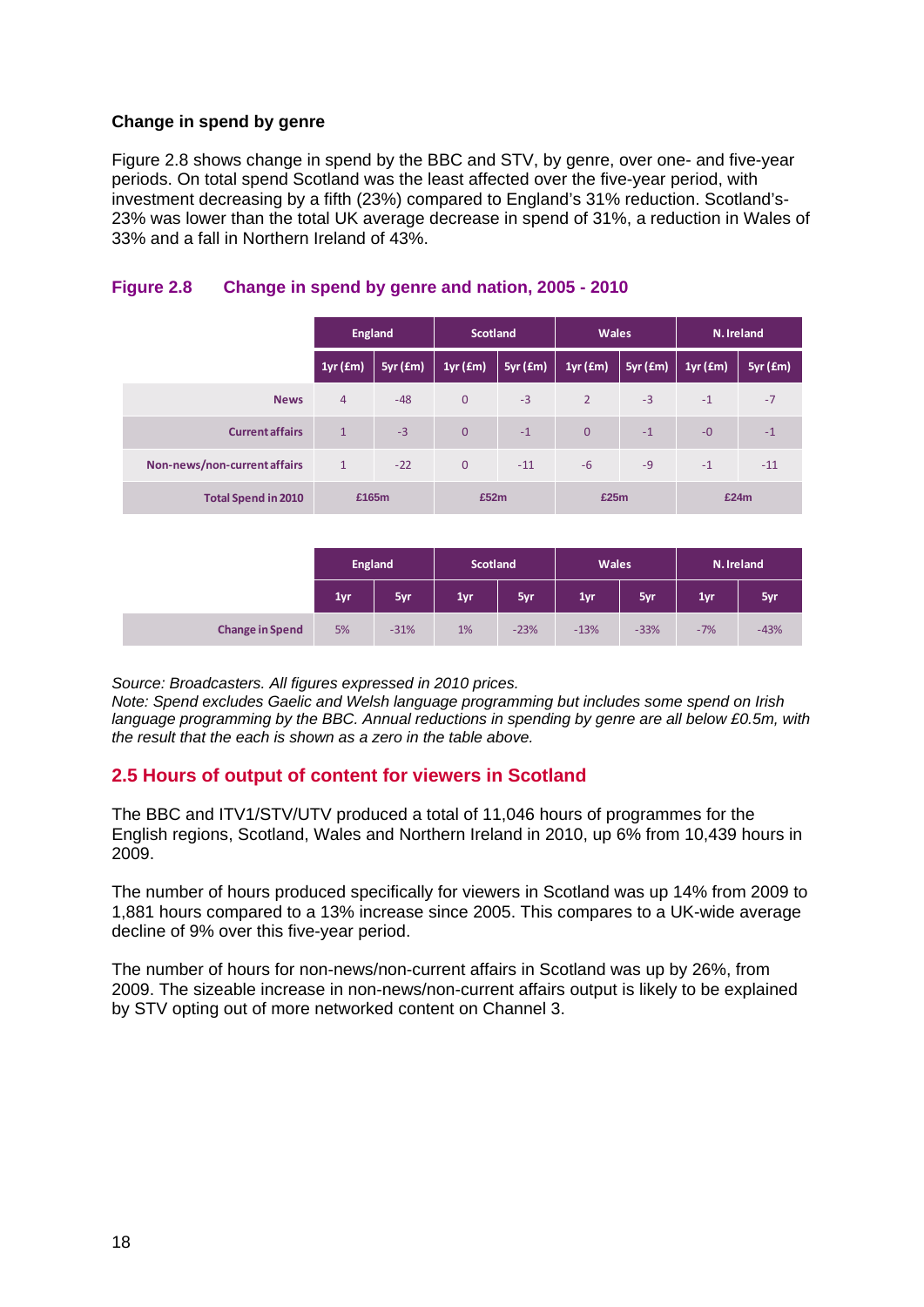

# **Figure 2.9 Hours of regionalised output by genre and broadcaster, 2010**

#### *Source: PSB returns*

*Note: Hours data for first-run originations only. Hours excludes Gaelic and Welsh language programming but includes some spend on Irish language programming by the BBC. In terms of scheduled output on BBC services in 2010, the 2,567 hours on BBC Alba.*

#### **BBC ALBA**

BBC ALBA is the Gaelic-language service backed by the BBC and MG Alba. The channel spent £13.2m on original programming in 2010, in line with its Service Licence Commitment. This represents an annual decrease of 25%. However in 2009 the cost of programmes transmitted peaked as stock had been built up in the pre-launch period for transmitting in the early days of the channel. This stock of programmes was completely used up by 2010. In 2010 BBC ALBA broadcast 2,567 hours, of which 602 (23%) were originations.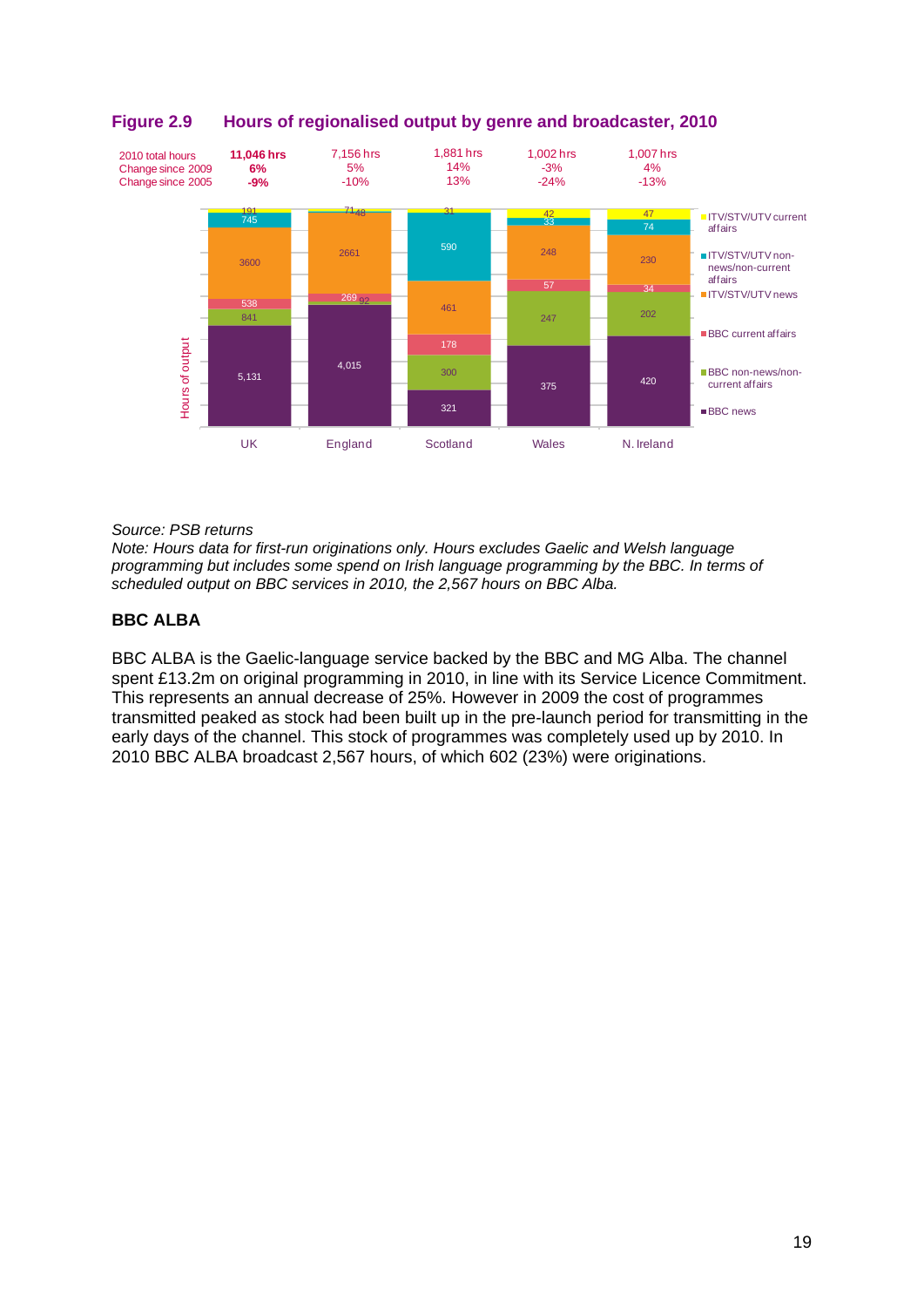

**Figure 2.10 BBC ALBA originations, by hours and spend: 2010**

*Source: BBC*

# **2.6 PSB television quota compliance**

[Figure 2.11](#page-7-0) illustrates the distribution of spend on qualifying first-run commissioned content in 2010 by PSB channels. Just over 60% of qualifying expenditure (61.8%) was devoted to productions made within the M25 area. This figure was a little higher (1.3 percentage points mostly as a result of the transfer of spending from the English regions to London)) than in 2009 (60.5%), but down from 63.3% in 2006. A further 15% of first-run spending was captured by producers based in the North of England (on a par with 2009) and 12.6% in Southern England (up from 10.5% in 2009).

In Scotland, first-run productions accounted for 4.6% of expenditure, up from 3.6% of total expenditure in 2009. In Wales, the figure rose from 2.2% to 2.6%. In Northern Ireland, the figure fell from 0.6% of total spending on first-runs to 0.4%.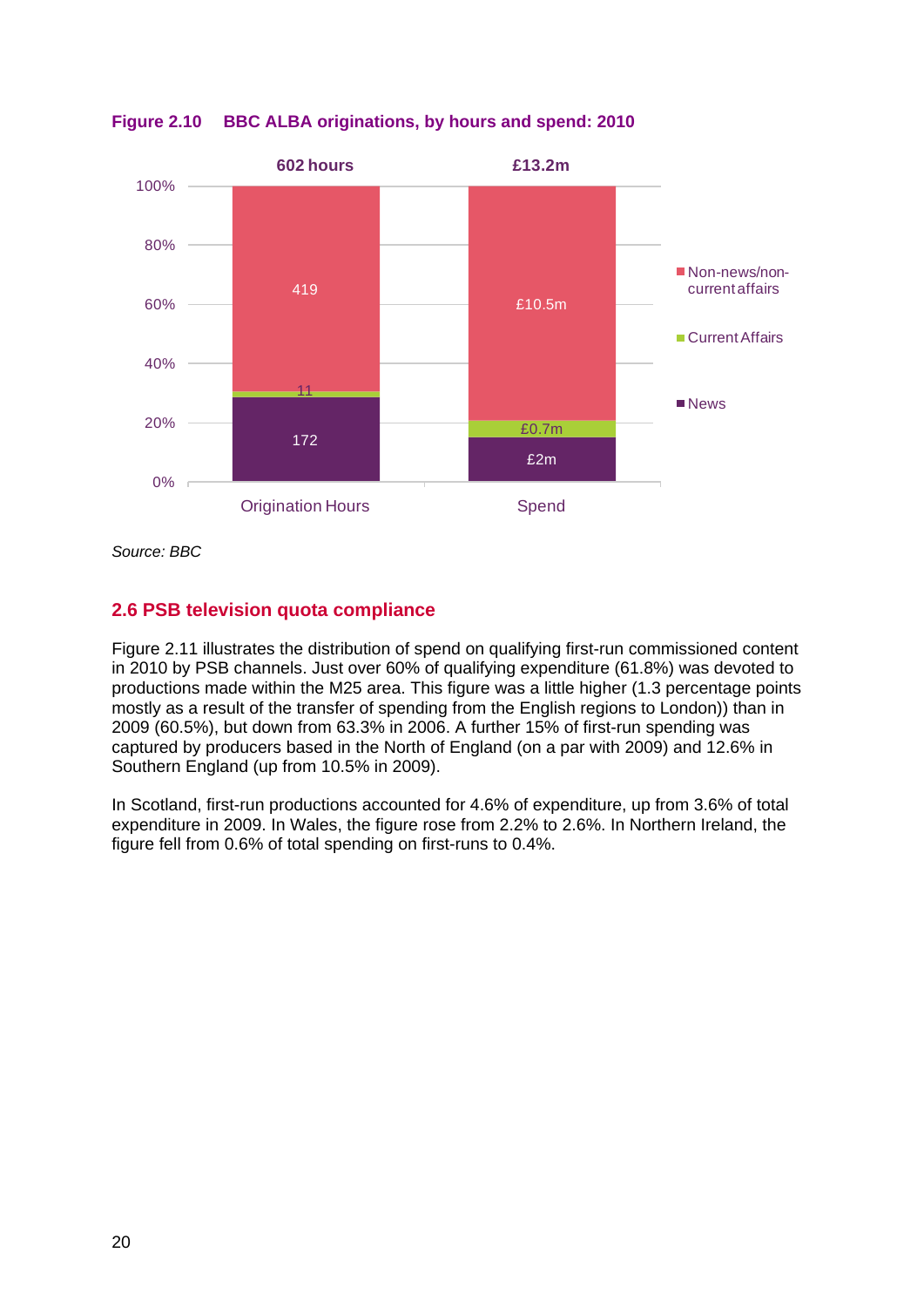#### <span id="page-7-0"></span>**Figure 2.11 Expenditure on out-of-London productions**

Percentage of production by value



■London ■Midlands & East ■Northern England ■Southern England ■Scotland ■Wales ■Northern Ireland

In terms of volume, 60.8% of first-run programmes made in the UK in 2010 were produced within the M25, down from 62.7% in 2009 and 66% in 2006. A further 11.6% was produced in Northern England, 12.9% in Southern England and 8.3% in the Midlands and East.

Producers in Scotland delivered 4.6% of all first-run hours during 2010, up from 3.3% twelve months earlier (and up from 1.6% in 2006), while the comparable figure for Wales was 1.4% (down from 1.7% in 2009 but still up on the 0.9% figure for 2006). First-run hours produced in Northern Ireland rose from 0.2% in 2009, to 0.5% in 2010 [\(Figure 2.12\)](#page-7-1).

#### <span id="page-7-1"></span>**Figure 2.12 Volume of out-of-London productions**



*Source: Broadcasters*

*Source: Broadcasters*